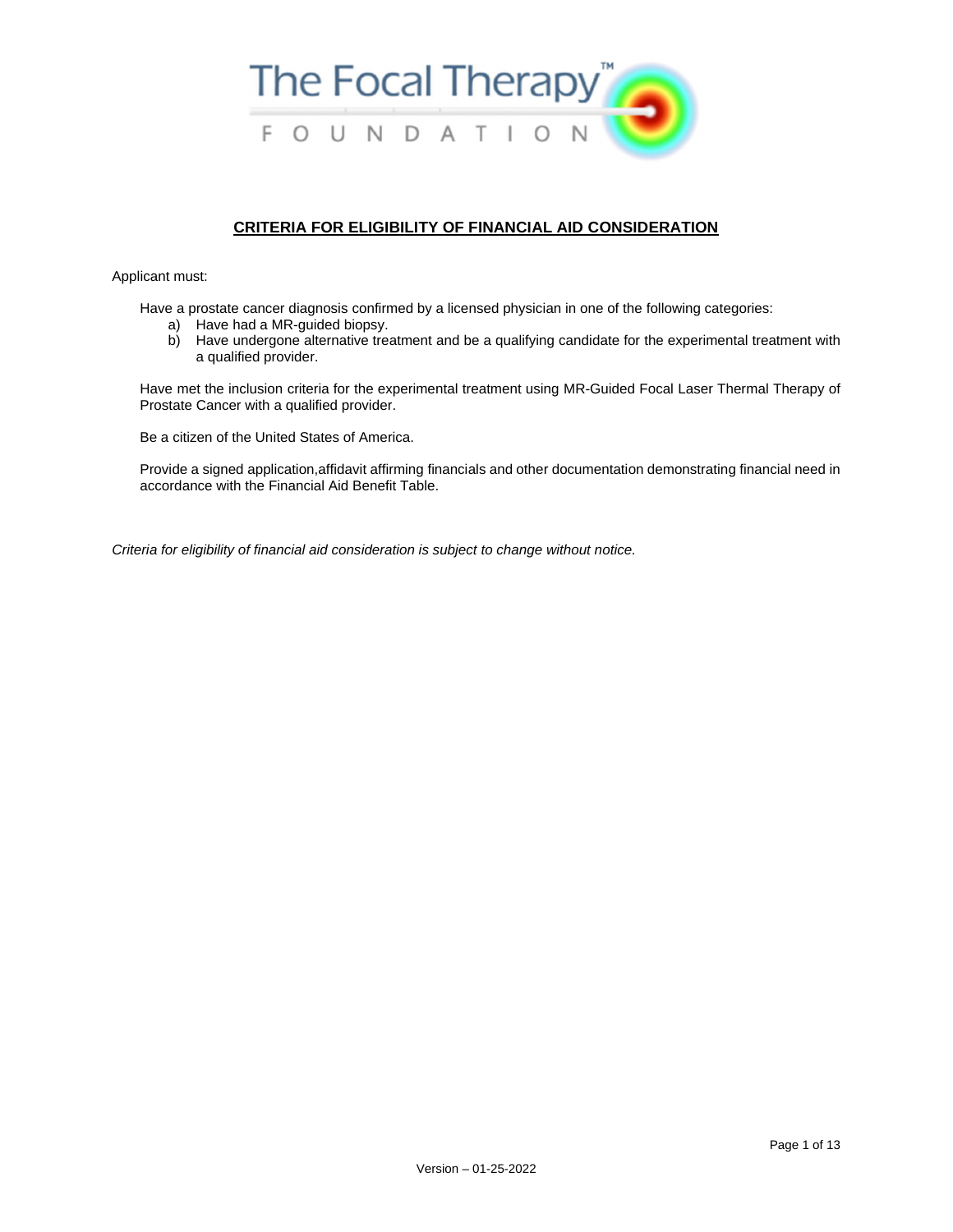## **FINANCIAL AID BENEFIT TABLE**

| Person(s) in<br>Household | Annual<br><b>Income</b> | <b>Monthly</b><br><b>Income</b> | 150% of<br><b>Monthly</b><br>Income | 200% of<br><b>Monthly</b><br><b>Income</b> | 250%<br><b>Monthly</b><br><b>Income</b> | 300% of<br><b>Monthly</b><br><b>Income</b> |
|---------------------------|-------------------------|---------------------------------|-------------------------------------|--------------------------------------------|-----------------------------------------|--------------------------------------------|
| 1                         | \$13,590                | \$1,133                         | \$1,699                             | \$2,265                                    | \$2,831                                 | \$3,398                                    |
| $\mathbf{2}$              | \$18,310                | \$1,526                         | \$2,289                             | \$3,052                                    | \$3,815                                 | \$4,578                                    |
| 3                         | \$23,030                | \$1,919                         | \$2,879                             | \$3,838                                    | \$4,798                                 | \$5,758                                    |
| 4                         | \$27,750                | \$2,313                         | \$3,469                             | \$4,625                                    | \$5,781                                 | \$6,938                                    |
| $5\phantom{.0}$           | \$32,470                | \$2,706                         | \$4,059                             | \$5,412                                    | \$6,765                                 | \$8,118                                    |
| 6                         | \$37,190                | \$3,099                         | \$4,649                             | \$6,198                                    | \$7,748                                 | \$9,298                                    |
| 7                         | \$41,910                | \$3,493                         | \$5,239                             | \$6,985                                    | \$8,731                                 | \$10,478                                   |
| 8                         | \$46,630                | \$3,886                         | \$5,829                             | \$7,772                                    | \$9,715                                 | \$11,658                                   |

#### **2022 Federal Poverty Guidelines (effective Jan. 12, 2022)**

For households with more than 8 persons, add \$4,720 annually for each additional person

| <b>Net Worth</b>                                                                                           | Must be less than: | \$100.000 | \$150.000 | \$200.000 | \$250,000 | \$300,000 |  |
|------------------------------------------------------------------------------------------------------------|--------------------|-----------|-----------|-----------|-----------|-----------|--|
| $\mathsf{link}(\mathsf{in})$<br>Net worth in determined buyour personal financial statement (Assets minual |                    |           |           |           |           |           |  |

Net worth is determined by your personal financial statement (Assets minus Liabilities)

| Liquid Cash Assets                                                                                                                      | Must be less than: | \$20.000 | \$30.000 | \$40.000 | \$50.000 | \$60.000 |
|-----------------------------------------------------------------------------------------------------------------------------------------|--------------------|----------|----------|----------|----------|----------|
| il bould a actual contract los anglicities (4000) and by accounts and any left (E00) solve of accounts a and life becomes a capital and |                    |          |          |          |          |          |

Liquid cash is determined by available (100%) cash in accounts and one-half (50%) value of securities and life insurance cash value and one-quarter (25%) of retirement account balances.

| <b>Foundation Benefit</b>    | $00\%$ | 95% | 90% | 85% | 80% |
|------------------------------|--------|-----|-----|-----|-----|
| <b>Your Share of Costs I</b> | 0%     | 5%  | 10% | 15% | 20% |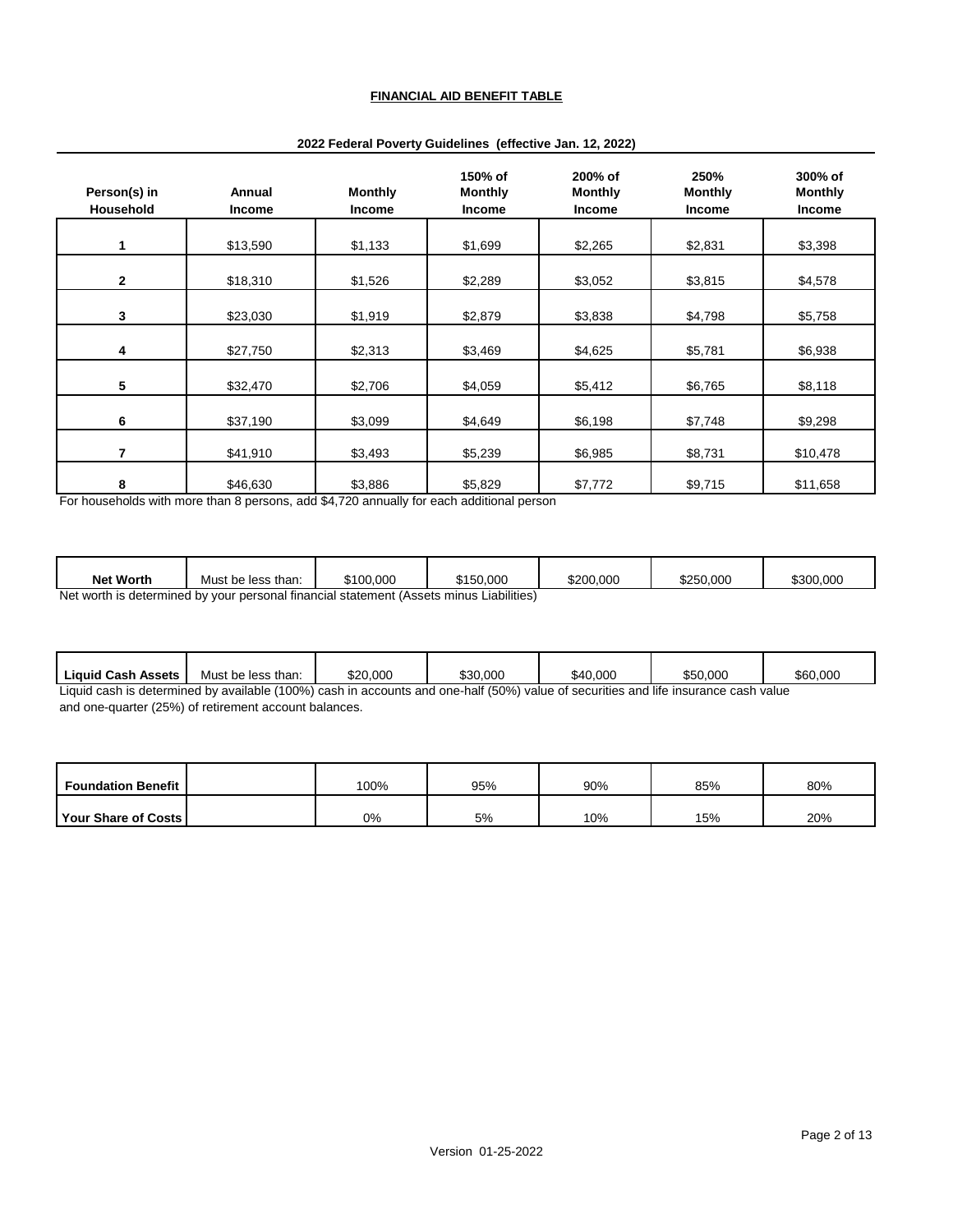

#### **Signed acknowledgements for the following:**

- Conditions of Financial Aid Consideration
- Adopted Policy for Cost Capitation

## **Application for Financial Aid Consideration**

- A completed and signed Application for Financial Aid Consideration
- A photo copy of your driver's license

## **Copies of the following financial records:**

- Signed Tax Returns for the past two (2) years \*
- Bank Statements for the past three (3) months
- Retirement Account Statements for the past three (3) months
- Investment Account Statements for the past three (3) months
- Annuity Statements for the past three (3) months
- Any Other Income Statements for the past three (3) months
	- \* If taxes were not filed for the last two years, provide copies of all bank statements and other statements for the last six (6) months and a written explanation why taxes were not filed.

### **Verification of Income for all members of the household:**

- Copies of paycheck stubs for past two (2) months
- Copies of disability check stubs for past two (2) months and approved benefit letter
- Copy of unemployment benefit letter
- Copy of social security benefits statements
- Copies of any other income receipts for past two (2) months

### **Signed releases for the following:**

- Certification, Waiver and Release
- Authorization for Release of Information
- Authorization for Release of Protected Health Information (please list person(s) we may discuss your care with)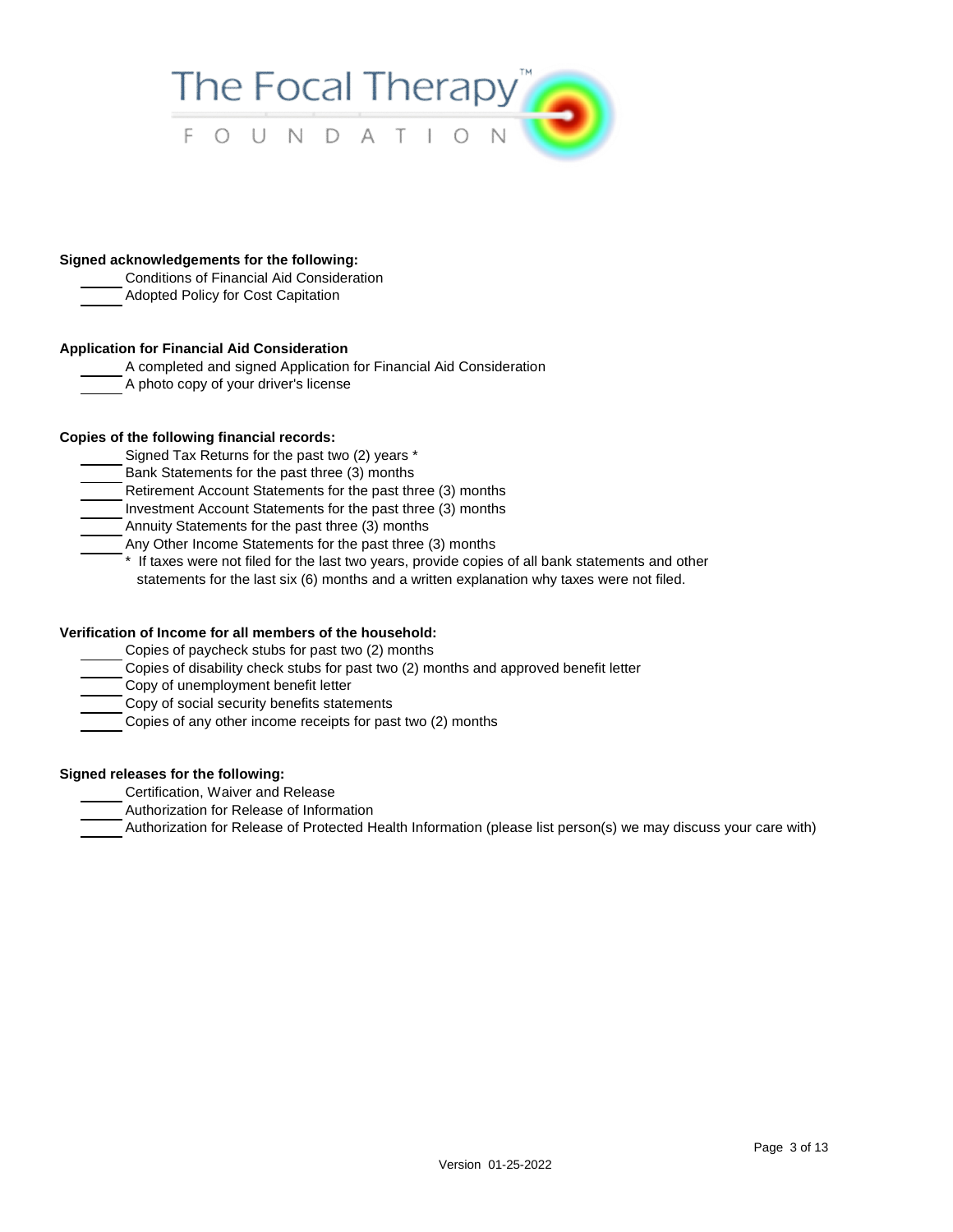

### **CONDITIONS OF FINANCIAL AID CONSIDERATION**

Financial support consideration shall be determined on an individual basis based upon the client's financial needs. If there is a percentage based share of cost due by the applicant, the applicant must pay their share of the cost directly to the provider of services before the Foundation remits payment.

Financial assistance will be paid directly to the provider of services.

Eligibility decisions are subject to review by the Board of Directors and may be accepted or rejected based upon Applicant's financial need subject to the Foundation's financial support criteria and that the requested MR-guided focal laser thermal therapy of prostate cancer care is from a qualifying experimental treatment provider.

Applicant understands that the Foundation may ask for a written and/or video testimonial that the Foundation, at its discretion, may use for any and all public relation purposes. While the Foundation appreciates any offered testimonials, the Applicant is not required to provide a testimonial and has the option to opt-out of said request.

Applicant understands that the Foundation may ask for a written "Thank You" letter addressed to the Foundation and/or direct benefactor(s) sharing your personal experience and comments on how the Foundation and the benefactor's contribution has helped you. Applicant is not required to provide a written "Thank You" note, but if done, you authorize that your written letter may be shared directly with the benefactor(s).

I have read the above statement and understand that I must meet the "Criteria of Eligibility" and that I agree to fulfill the "Conditions of Participation" in order to be considered for financial aid.

 $\overline{\phantom{a}}$  , and the contribution of the contribution of the contribution of the contribution of the contribution of the contribution of the contribution of the contribution of the contribution of the contribution of the

Print Applicant's Name

\_\_\_\_\_\_\_\_\_\_\_\_\_\_\_\_\_\_\_\_\_\_\_\_\_\_\_\_\_\_\_\_\_\_\_\_\_\_\_\_\_\_\_

Applicant's signature Date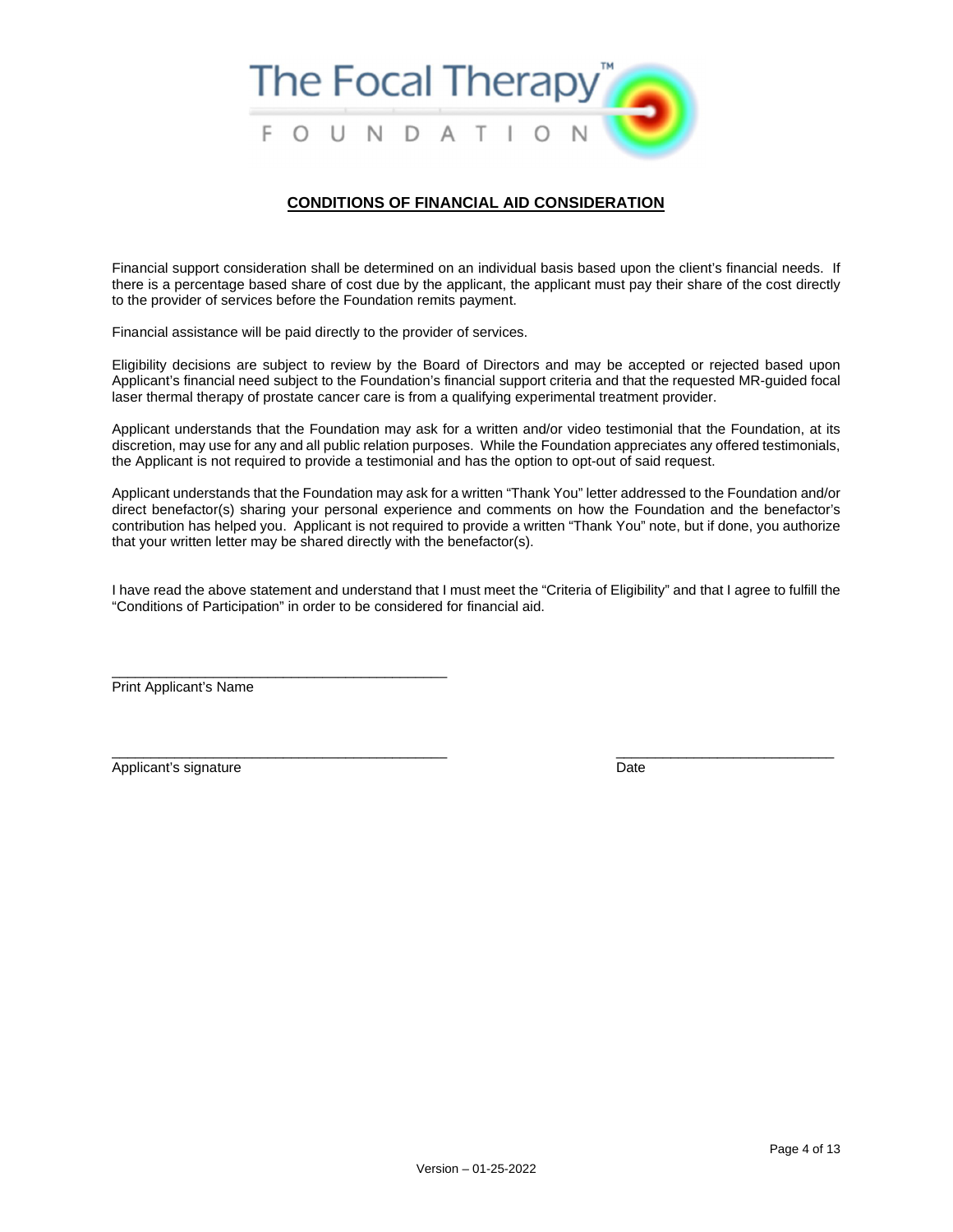

# **ADOPTED POLICY FOR COST CAPITATION**

Contingent upon the availability of funds, The Focal Therapy Foundation's Patient Assistance Policy is as follows:

Per patient lifetime cap of \$30,000 for experimental prostate cancer treatment for MR-Guided Focal Laser Thermal Therapy of Prostate Cancer within the United States of America. The lifetime cap is reduced by an amount equal to the patient's share of cost, if any, so that the total financial benefit for the clinical trial shall not exceed a lifetime cap of \$30,000 in cancer treatment services.

A treatment plan and cost estimate will be required from the patient's medical service provider. A letter will be sent to the medical service provider stating that the patient has applied to the Foundation for financial assistance and that we are requiring a cost estimate prior to approval.

If a patient does not participate in the post-treatment conditions, then patient shall be barred from receiving any further support from the Foundation, including any retreatment, in the event such retreatment is deemed appropriate.

I have read the policy as stated above and understand the lifetime cap and conditions for financial aid.

Print Applicant's Name

\_\_\_\_\_\_\_\_\_\_\_\_\_\_\_\_\_\_\_\_\_\_\_\_\_\_\_\_\_\_\_\_\_\_\_\_\_\_\_\_\_\_\_

 $\overline{\phantom{a}}$  , and the contribution of the contribution of the contribution of the contribution of the contribution of the contribution of the contribution of the contribution of the contribution of the contribution of the Applicant's signature Date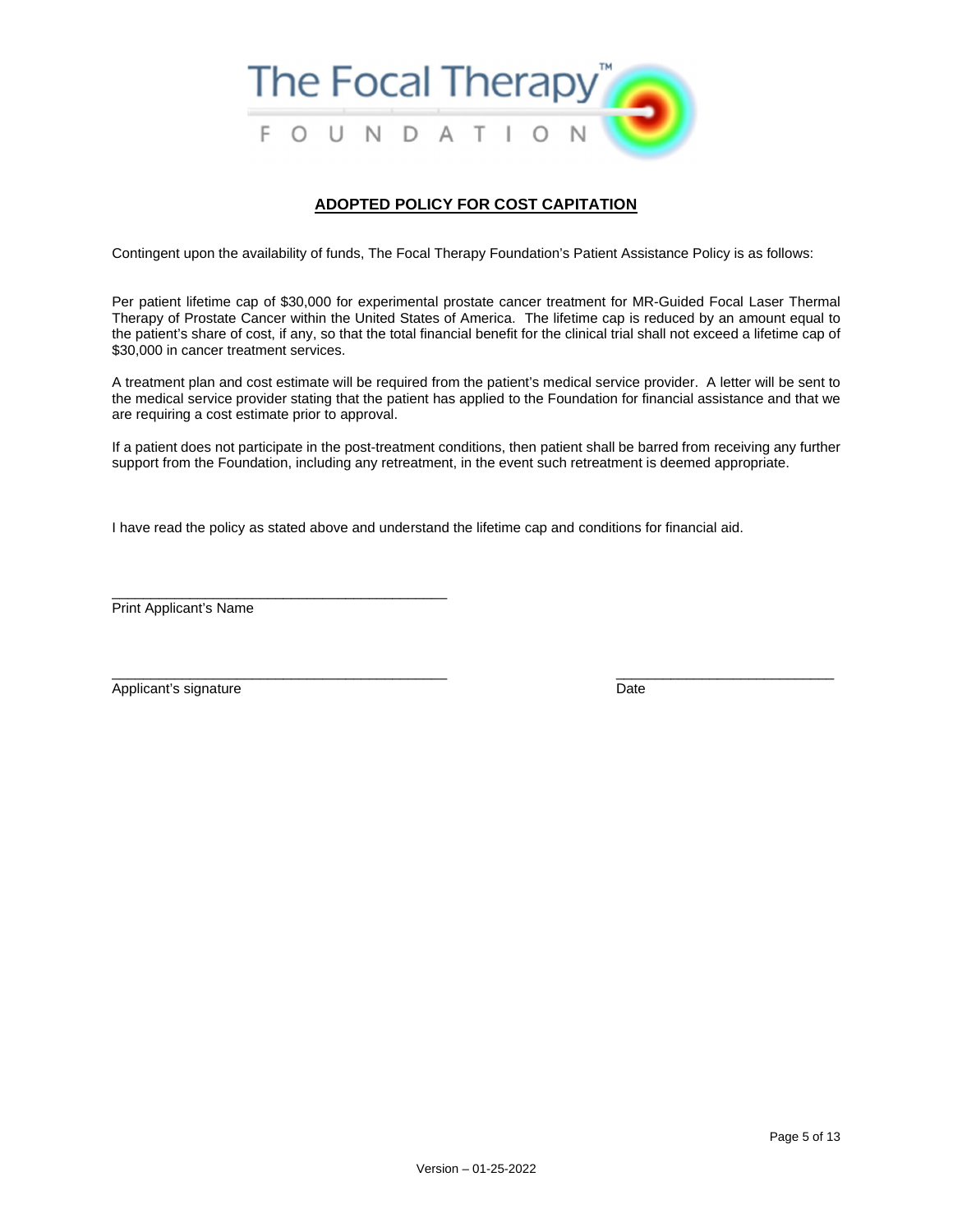

# **APPLICATION FOR FINANCIAL AID CONSIDERATION**

| Applicant's Name                                                                                                                                                                                                          | Date of Birth                                                           |      |              |     |  |
|---------------------------------------------------------------------------------------------------------------------------------------------------------------------------------------------------------------------------|-------------------------------------------------------------------------|------|--------------|-----|--|
| Residential Address (do not list PO Box unless homeless)                                                                                                                                                                  | City                                                                    |      | State        | Zip |  |
| Mailing Address (if different from residence)                                                                                                                                                                             | City                                                                    |      | <b>State</b> | Zip |  |
| Home Phone                                                                                                                                                                                                                |                                                                         |      |              |     |  |
| <b>Cellular Phone</b>                                                                                                                                                                                                     |                                                                         |      |              |     |  |
| <b>Work Phone</b>                                                                                                                                                                                                         |                                                                         |      |              |     |  |
| Social Security                                                                                                                                                                                                           |                                                                         |      |              |     |  |
| What is/was your occupation?                                                                                                                                                                                              |                                                                         |      |              |     |  |
| Are you currrently employed?<br>Yes<br>No                                                                                                                                                                                 |                                                                         |      |              |     |  |
| If yes, name of employer:                                                                                                                                                                                                 |                                                                         |      |              |     |  |
| If no, what was your last date of emplolyement:                                                                                                                                                                           |                                                                         |      |              |     |  |
| Name of physician managing your cancer care:                                                                                                                                                                              |                                                                         |      |              |     |  |
| Your physician's phone number:                                                                                                                                                                                            |                                                                         |      |              |     |  |
| If other dependents are living in your household check the box and fill out page 2                                                                                                                                        |                                                                         |      |              |     |  |
| Have you filed tax returns over the past two years?                                                                                                                                                                       | If no, please explain why you have not filed federal returns on page 2. |      |              |     |  |
| I verify, under penalty of perjury, that all of the information provided in this application and accompanying<br>documents are accurate and valid. I further certify that I am a citizen of the United States of America. |                                                                         |      |              |     |  |
|                                                                                                                                                                                                                           |                                                                         |      |              |     |  |
| Applicant's Signature                                                                                                                                                                                                     |                                                                         | Date |              |     |  |

e-mail address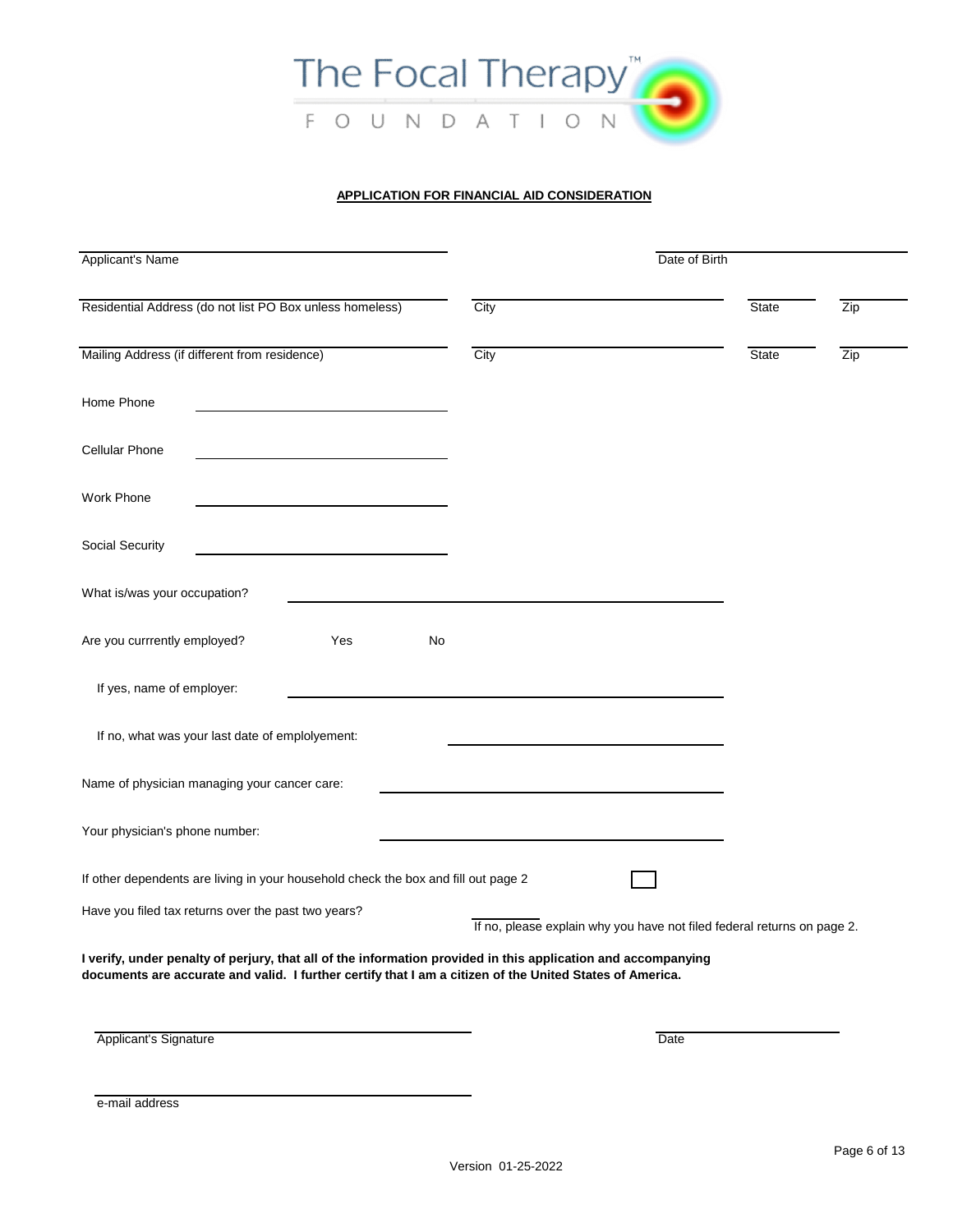# **DEPENDENT'S LIVING AT HOME WITH APPLICANT**

|                                        | Applicant's spouse, partner or<br>significant other | <b>Household Member</b> | <b>Household Member</b> | <b>Household Member</b> |
|----------------------------------------|-----------------------------------------------------|-------------------------|-------------------------|-------------------------|
| <b>First Name</b>                      |                                                     |                         |                         |                         |
| Last Name                              |                                                     |                         |                         |                         |
| Date of Birth                          |                                                     |                         |                         |                         |
| Relationship<br>to Applicant           |                                                     |                         |                         |                         |
| Gender<br>M/F                          |                                                     |                         |                         |                         |
| <b>Marital Status</b>                  |                                                     |                         |                         |                         |
| Employed<br>Yes / No                   |                                                     |                         |                         |                         |
| Name of<br>Employer                    |                                                     |                         |                         |                         |
| Disabled<br>Yes / No                   |                                                     |                         |                         |                         |
| If Disabled,<br>Temporary<br>Permanent |                                                     |                         |                         |                         |

\* Please duplicate this page if you are lsiting more than four (4) dependents

Additional comments: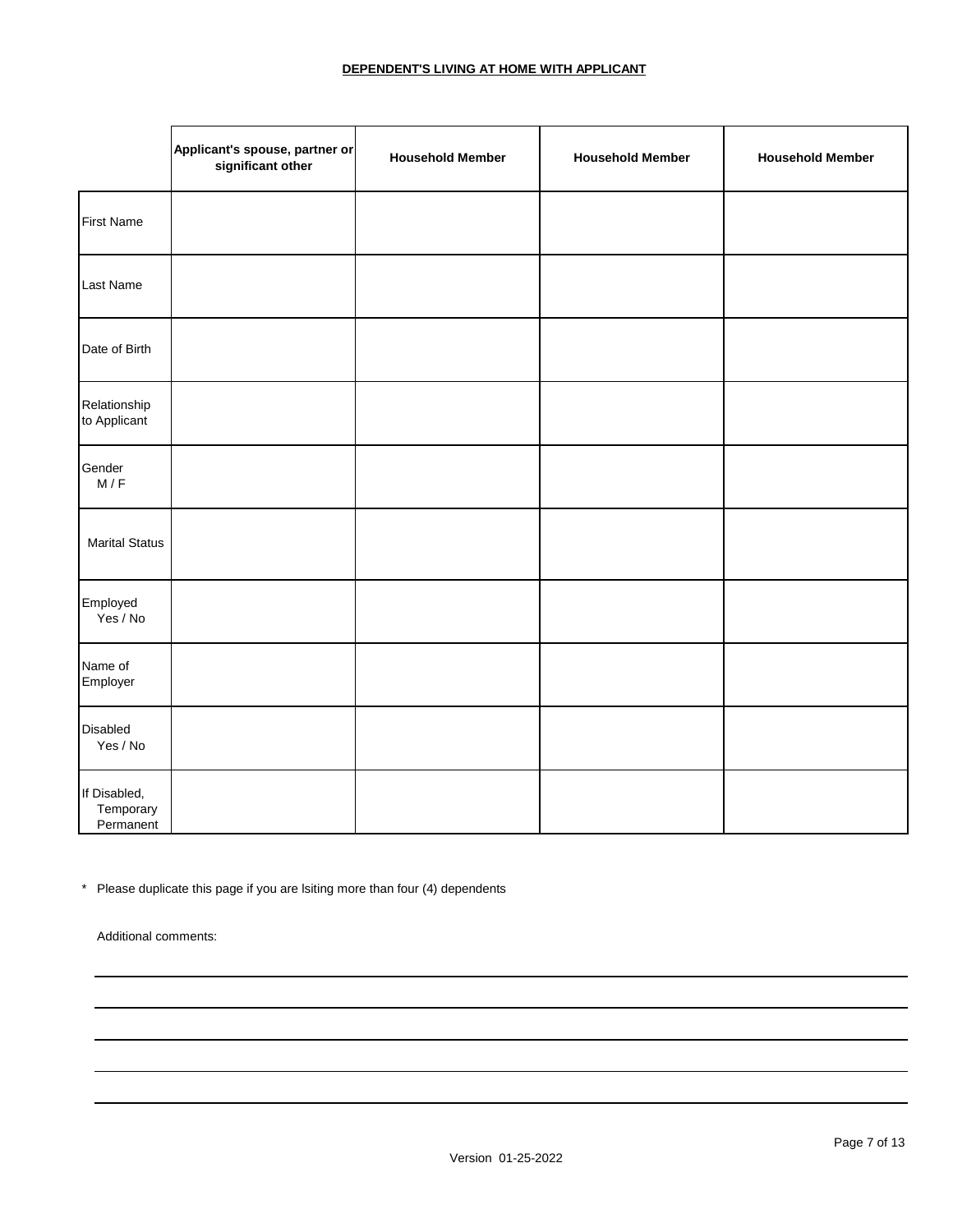# **FINANCIAL STATEMENT DISCLOSURE**

Cash in Bank (Schedule 1)

(Schedule 2)

(Schedule 3)

(Schedule 4)

5)

Value of Stocks and Bonds

Cash Value of Life Insurance

Retirement Account Balance

Value of Real Estate Owned

Name: Social Security Number: Social Security Number:

# **ASSETS LIABILITIES**

| <b>Accounts Payable</b>                     |
|---------------------------------------------|
| Loan on Life Insurance<br>(Schedule 3)      |
| <b>Credit Card Balances</b><br>(Schedule 7) |
| Real Estate Mortgage<br>(Schedule 6)        |
| Notes Payable to Banks                      |
| Notes Payable to Others                     |
| <b>Other Liabilities</b>                    |
| <b>Other Liabilities</b>                    |
| <b>Other Liabilities</b>                    |
| <b>Other Liabilities</b>                    |
| <b>TOTAL LIABILITIES</b>                    |

Value of Business (self-employed)

Money Loaned to Others (Schedule

Other Assets

**Other Assets** 

**Other Assets** 

TOTAL ASSETS

(Schedule 6)

| Salary/Wages                  | Mortgage / Rent<br>(Schedule 6)                          |
|-------------------------------|----------------------------------------------------------|
| Pension Income                | <b>Utilities</b>                                         |
| Social Security Income        | <b>Automobile Payments</b>                               |
| Disability Income             | <b>Transportation Costs</b><br>(Gas, Insurance, Repairs) |
| Unemployment Income           | Food                                                     |
| <b>Worker's Comp Earnings</b> | <b>Medical Premiums / Prescriptions</b>                  |
| Alimony                       | Alimony / Child Support                                  |
| Rental Income                 | Credit Cards - Minimum amount due<br>(Schedule 7)        |
| Investment Income             | Other Expenses                                           |
| Other Income                  | Other Expenses                                           |
| <b>TOTAL MONTHLY INCOME</b>   | TOTAL MONTHLY EXPENSES                                   |
|                               |                                                          |

# **COMBINED HOUSEHOLD MONTHLY INCOME COMBINED HOUSEHOLD MONTHLY EXPENSES**

| Mortgage / Rent                                   |  |
|---------------------------------------------------|--|
| (Schedule 6)                                      |  |
| <b>Utilities</b>                                  |  |
| <b>Automobile Payments</b>                        |  |
| <b>Transportation Costs</b>                       |  |
| (Gas, Insurance, Repairs)                         |  |
| Food                                              |  |
| <b>Medical Premiums / Prescriptions</b>           |  |
| Alimony / Child Support                           |  |
| Credit Cards - Minimum amount due<br>(Schedule 7) |  |
| <b>Other Expenses</b>                             |  |
| Other Expenses                                    |  |
| TOTAL MONTHLY EXPENSES                            |  |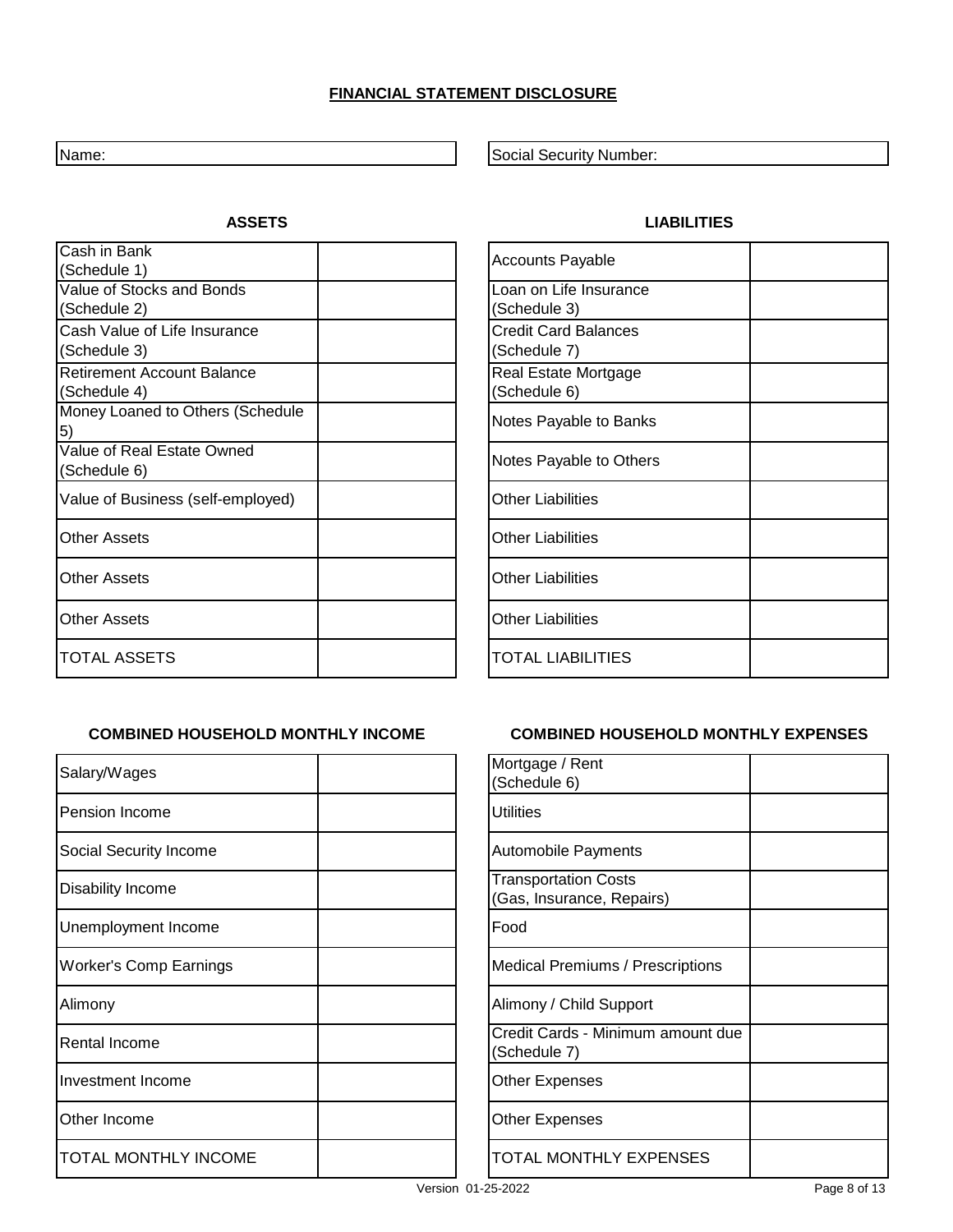## **FINANCIAL STATEMENT DISCLOSURE (Schedules)**

# **Schedule 1 CASH (Bank Accounts)**

| Name of Financial Institution | <b>Account Number</b> | Balance |
|-------------------------------|-----------------------|---------|
|                               |                       |         |
|                               |                       |         |
|                               |                       |         |
|                               |                       |         |
|                               |                       |         |

### **Schedule 2 STOCKS AND BONDS OWNED**

|                                    | Description                                      |               | For Unlisted Secuirities |               |                                |
|------------------------------------|--------------------------------------------------|---------------|--------------------------|---------------|--------------------------------|
| Number of Shares<br>or Bond Amount | (Name of Company or Fund and<br>Exchange Symbol) | Date Acquired | Cost                     | Annual Income | <b>Present Market</b><br>Value |
|                                    |                                                  |               |                          |               |                                |
|                                    |                                                  |               |                          |               |                                |
|                                    |                                                  |               |                          |               |                                |
|                                    |                                                  |               |                          |               |                                |
|                                    |                                                  |               |                          |               |                                |

# **Schedule 3 LIFE INSURANCE**

| Insured | <b>Insurance Company</b> | Beneficiary | Face Amount of<br>Policy | Cash Value | Loan Against<br>Policy |
|---------|--------------------------|-------------|--------------------------|------------|------------------------|
|         |                          |             |                          |            |                        |
|         |                          |             |                          |            |                        |
|         |                          |             |                          |            |                        |

# **Schedule 4 RETIREMENT ACCOUNT**

| Name of Financial Institution | <b>Account Number</b> | Balance |
|-------------------------------|-----------------------|---------|
|                               |                       |         |
|                               |                       |         |
|                               |                       |         |
|                               |                       |         |
|                               |                       |         |

## **Schedule 5 MONEY LOANED TO OTHERS**

| Name of Debtor | Date Acquired | Loan Amount | <b>Balance Owed</b> | <b>Maturity Date</b> | <b>Payment Terms</b> | Descripton |
|----------------|---------------|-------------|---------------------|----------------------|----------------------|------------|
|                |               |             |                     |                      |                      |            |
|                |               |             |                     |                      |                      |            |
|                |               |             |                     |                      |                      |            |

# **Schedule 6 REAL ESTATE OWNED (HOME, INCOME PROPERTY, ETC…)**

| Property Type<br>(Primary, Rental,<br>Vacation) | Date Acquired | <b>Purchase Price</b> | <b>Current Market</b><br>Value | Mortgage Lender   Mortgage Balance | Monthly Mortgage<br>Payment |
|-------------------------------------------------|---------------|-----------------------|--------------------------------|------------------------------------|-----------------------------|
|                                                 |               |                       |                                |                                    |                             |
|                                                 |               |                       |                                |                                    |                             |
|                                                 |               |                       |                                |                                    |                             |
|                                                 |               |                       |                                |                                    |                             |
|                                                 |               |                       |                                |                                    |                             |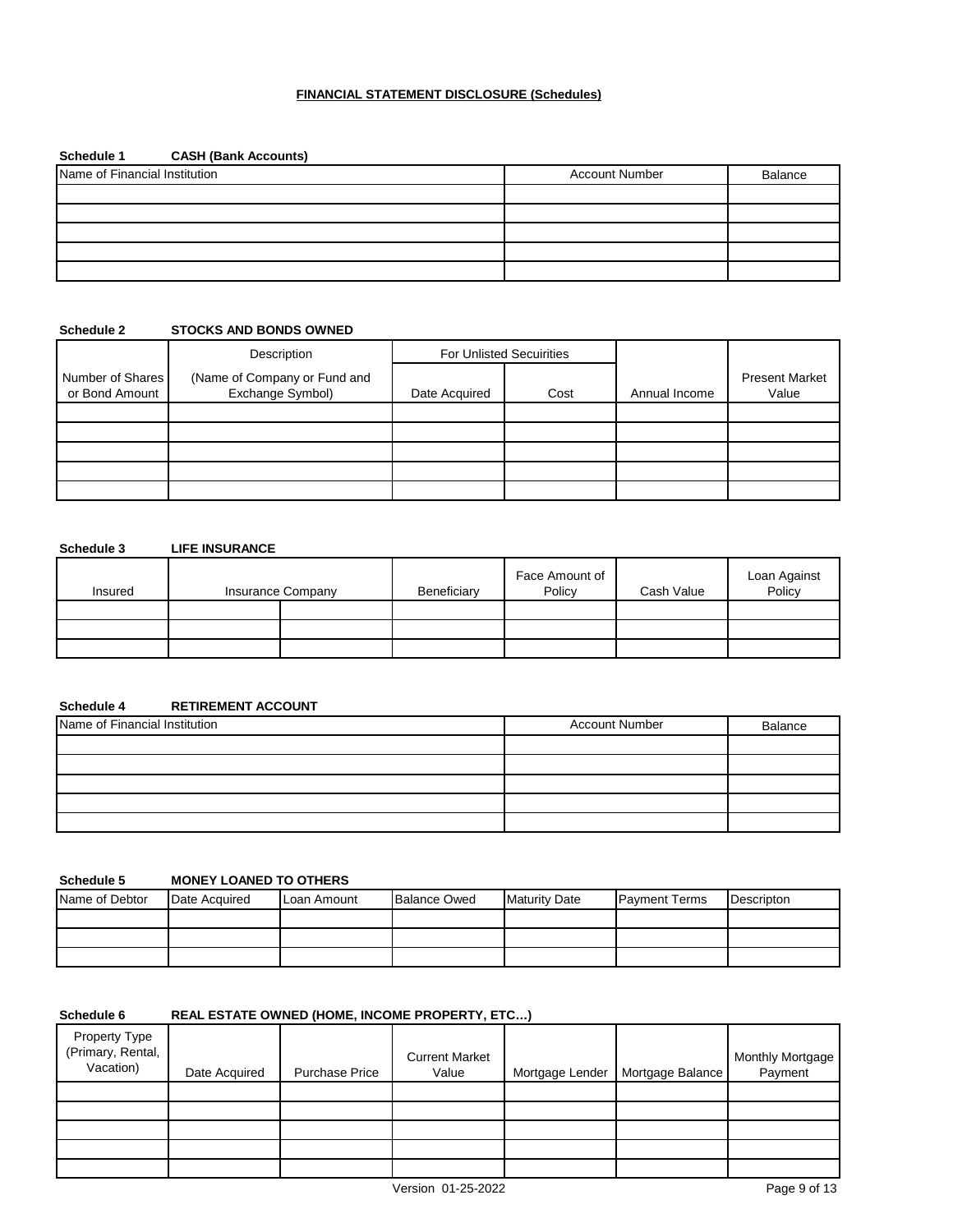# **FINANCIAL STATEMENT DISCLOSURE (Schedules)**

| Schedule 7<br><b>CREDIT CARD BALANCES</b> |                 |                               |  |  |
|-------------------------------------------|-----------------|-------------------------------|--|--|
| Financial Institution                     | Account Balance | Minimum Monthly<br>Amount Due |  |  |
|                                           |                 |                               |  |  |
|                                           |                 |                               |  |  |
|                                           |                 |                               |  |  |
|                                           |                 |                               |  |  |
|                                           |                 |                               |  |  |
|                                           |                 |                               |  |  |
|                                           |                 |                               |  |  |
|                                           |                 |                               |  |  |
|                                           |                 |                               |  |  |
|                                           |                 |                               |  |  |
|                                           |                 |                               |  |  |
|                                           |                 |                               |  |  |
|                                           |                 |                               |  |  |
|                                           |                 |                               |  |  |
|                                           |                 |                               |  |  |
|                                           |                 |                               |  |  |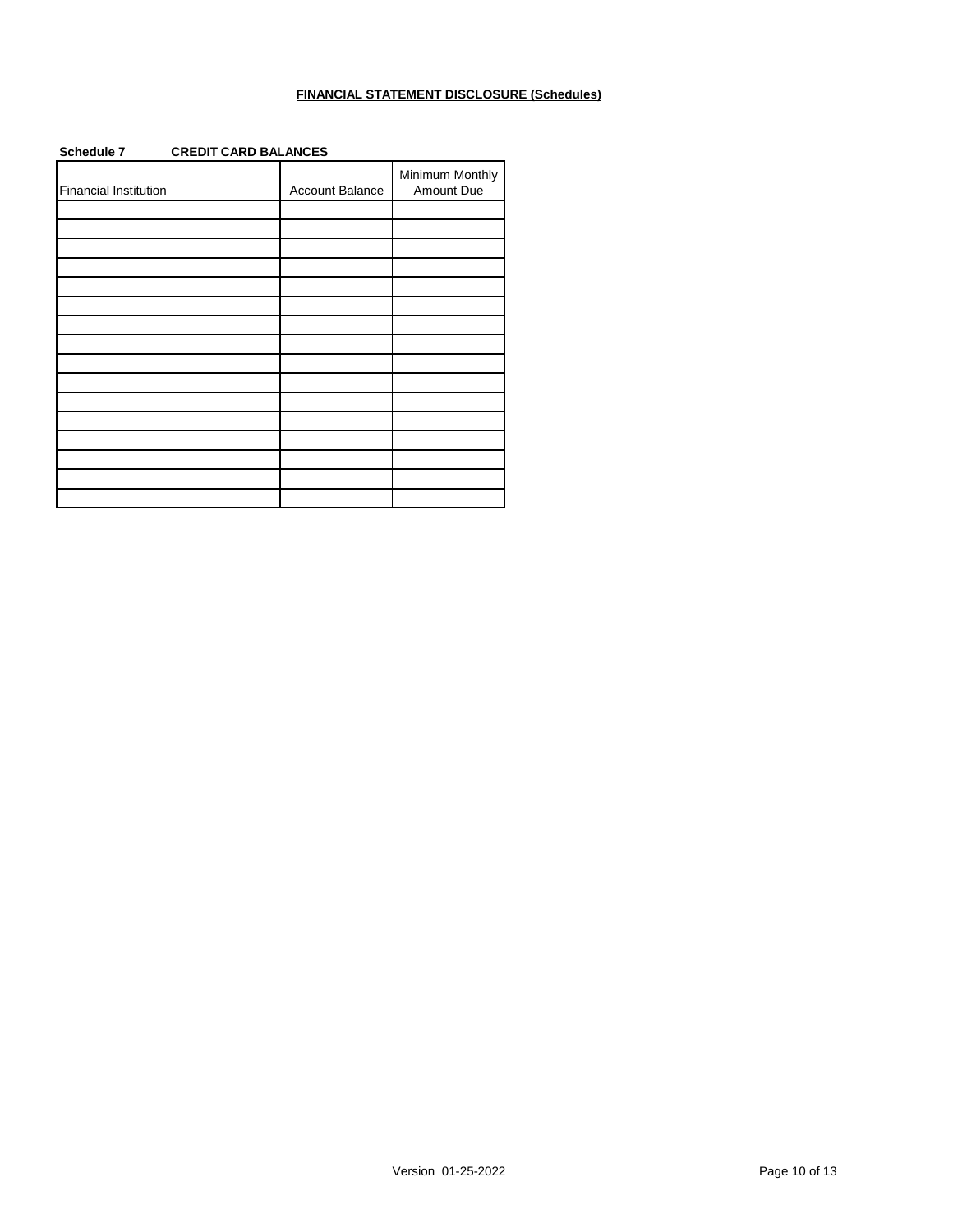

## **CERTIFICATION, WAIVER AND RELEASE**

By signing below, I certify, under penalty of perjury, that the information contained in this application is true and correct and that I am a patient in need of financial assistance for medical care and treatment.

By signing below, I hereby acknowledge that The Focal Therapy Foundation, including the Board of Directors, honorary board members, members, officers, volunteers, employees, and/or agents (collectively "Foundation"), has the sole discretion in awarding or refusing to grant funds pursuant to this application for financial assistance. I further acknowledge that the Foundation is not obligated to make such discretionary financial assistance payments on my behalf. I understand and hereby acknowledge that the Foundation reserves the right to refuse or terminate any and all payments for any reasons at any time and without notice. The Foundation shall not be liable for any injury, disease, death or other harm, which may result following any termination or refusal to provide financial assistance. I also understand and acknowledge that any financial assistance provided by the Foundation to pay for medical care or treatment is not assignable and that any assignment thereof shall be void.

By signing below, I hereby acknowledge that the Foundation is not responsible for any diagnosis, selection or appointment of physicians(s) or medical care or treatment that I require. In reviewing this application, the Foundation in no way shall be deemed to have issued a diagnosis of my medical condition or to have recommended a treatment plan. Any evaluation of medical records is for the sole purpose of evaluating this application for financial assistance.

By signing below, I hereby release, waive, and discharge the Foundation from any and all liability, and further covenant not to sue the Foundation, as a result of any medical care or treatment or refusal of treatment in any way associated with this application for financial assistance or which I may receive in conjunction with any funds provided by the Foundation on my behalf. I hereby acknowledge that payments by the Foundation for medical care or treatment on my behalf will not subject the Foundation to any liability for any injuries I may receive in connection with such medical care or treatment. I expressly release the Foundation from any and all liability under any cause of action in connection with any injury, disease or death resulting from the medical care or treatment that I may receive. In the event of a dispute, the prevailing party shall be entitled to have and recover all costs and expenses, including all attorneys' fees. I expressly agree that this Certification, Waiver and Release is intended to be as broad and inclusive as is permitted by the laws of the State of California and that if any portion thereof is held invalid, it is agreed that the balance shall, notwithstanding, continue in full legal force and effect.

By signing below, I hereby acknowledge that the Foundation operates with a finite amount of funding and may not be able to financially support initial or recurrent treatments up to the lifetime cap. I hereby release, waive, and discharge the Foundation from any and all liability in the event that funding becomes unavailable at a time when additional treatment services may be required.

I certify that I have read and voluntarily signed this Certification, Waiver and Release, and agree that no oral representations, statements or inducement apart from what is contained in this application have been made.

 $\overline{\phantom{a}}$  , and the contribution of the contribution of the contribution of the contribution of the contribution of the contribution of the contribution of the contribution of the contribution of the contribution of the

Print Applicant's Name

\_\_\_\_\_\_\_\_\_\_\_\_\_\_\_\_\_\_\_\_\_\_\_\_\_\_\_\_\_\_\_\_\_\_\_\_\_\_\_\_\_\_\_

Applicant's signature Date Date Controller and Date Date Date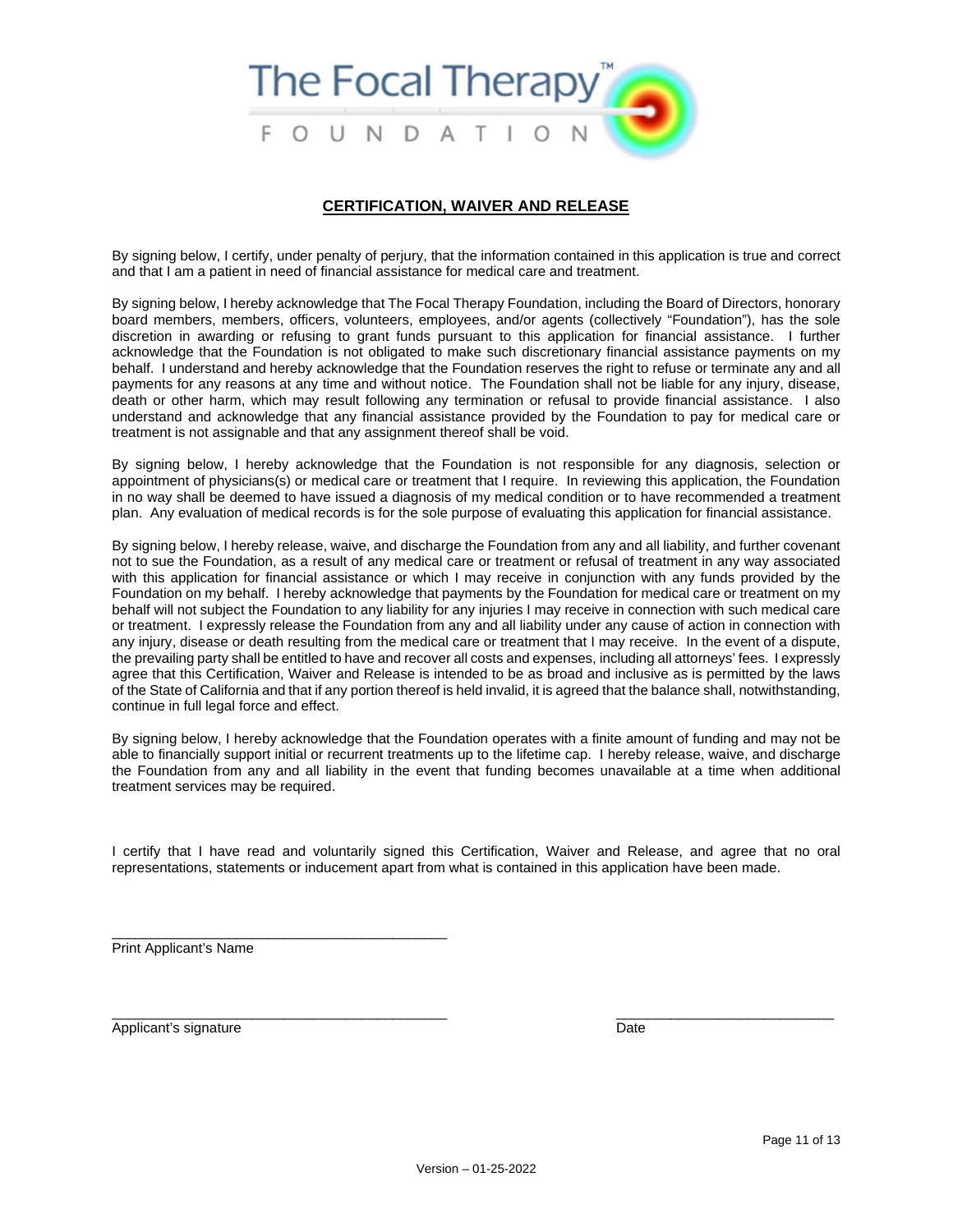

# **AUTHORIZATION FOR RELEASE OF INFORMATION**

(This allows the Foundation to communicate with your medical providers.)

To Service Provider:

For the purposes of continued medical care or treatment, I hereby authorize The Focal Therapy Foundation and its representatives to discuss my Application for Financial Assistance (including, but not limited to my financial information, diagnosis and treatment) and related medical care with physicians/medical providers (and their representatives).

I also authorize the release of any medical records and information by my medical care providers to The Focal Therapy Foundation.

\_\_\_\_\_\_\_\_\_\_\_\_\_\_\_\_\_\_\_\_\_\_\_\_\_\_\_\_\_\_\_\_\_\_\_\_\_\_\_\_\_\_\_ Print Applicant's Name

Applicant's signature

\_\_\_\_\_\_\_\_\_\_\_\_\_\_\_\_\_\_\_\_\_\_\_\_\_\_\_\_\_\_\_\_\_\_\_\_\_\_\_\_\_\_

\_\_\_\_\_\_\_\_\_\_\_\_\_\_\_\_\_\_\_\_\_\_\_\_\_\_\_\_\_\_\_\_\_\_\_\_\_\_\_\_\_

Date